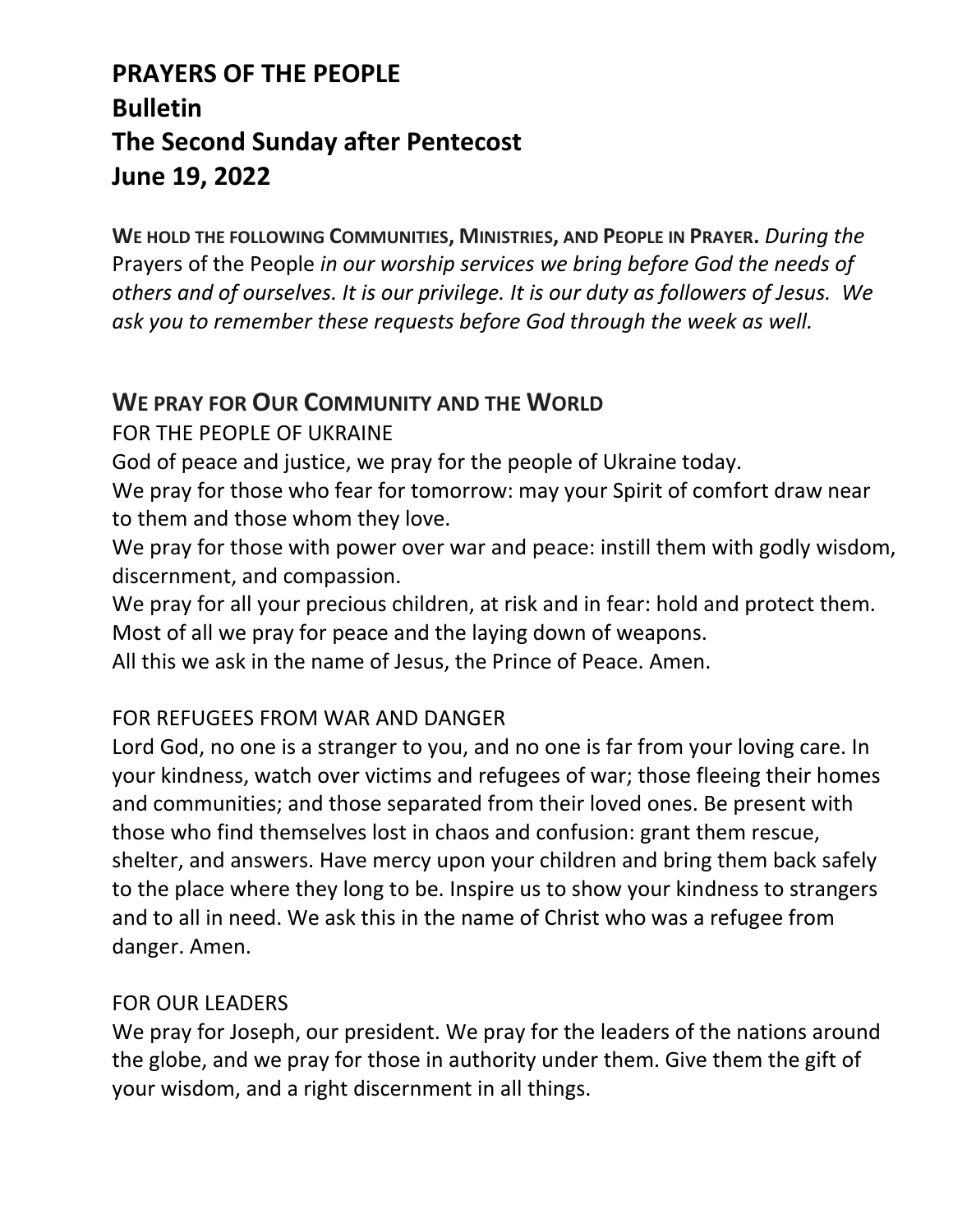#### **WE PRAY FOR THE CHURCH AND THE WORLDWIDE ANGLICAN COMMUNION**

**For all bishops and all ministers, remembering especially:** Justin, Archbishop of Canterbury; Michael, our Presiding Bishop; Wayne our Provisional Bishop; Ken, Nedi, and Wendell our Assisting Bishops; and Thomas our Bishop-Retired.

**In our Cycle of Prayer, we pray for the Anglican Communion** and especially this week for Province of the Episcopal Church of South Sudan.

**In our Cycle of Prayer, we pray for The Episcopal Church,** and especially this week for the Diocese of Milwaukee and its cathedral, Christ Church Cathedral (St. Louis).

**In our Cycle of Prayer, we pray for the parishes and ministries of our Diocese of Southern Ohio,** and especially this week for:

St Luke's Church, Marietta, Gene Sheppard, Priest-in-charge;

Trinity Church, McArthur (w/McArthur Presbyterian);

Ascension Church, Middletown, Tom Fehr, Priest-in-charge;

St. Barnabas Church, Montgomery, Jane Gerdsen, Rector;

Retired priests: Susan Mills, James Miner, Karen Montagno, John Morrison, Walter Mycoff, Christopher Neely, Eileen O'Reilly, Edward Payne, Henry Perrin, Angelo Puopolo; and

for Hope Coalition Habitat for Humanity Project, a collection of Cincinnati Episcopal Churches working together to build homes with Habitat for Humanity.

**In our Cycle of Prayer, we pray for our Cathedral congregation and especially this week for:**

Todd and Ann Miller; Alex Mize; Margaret Mock; Kim Montgomery; David Moody; John and Karen Moreland; and Nerissa Morris.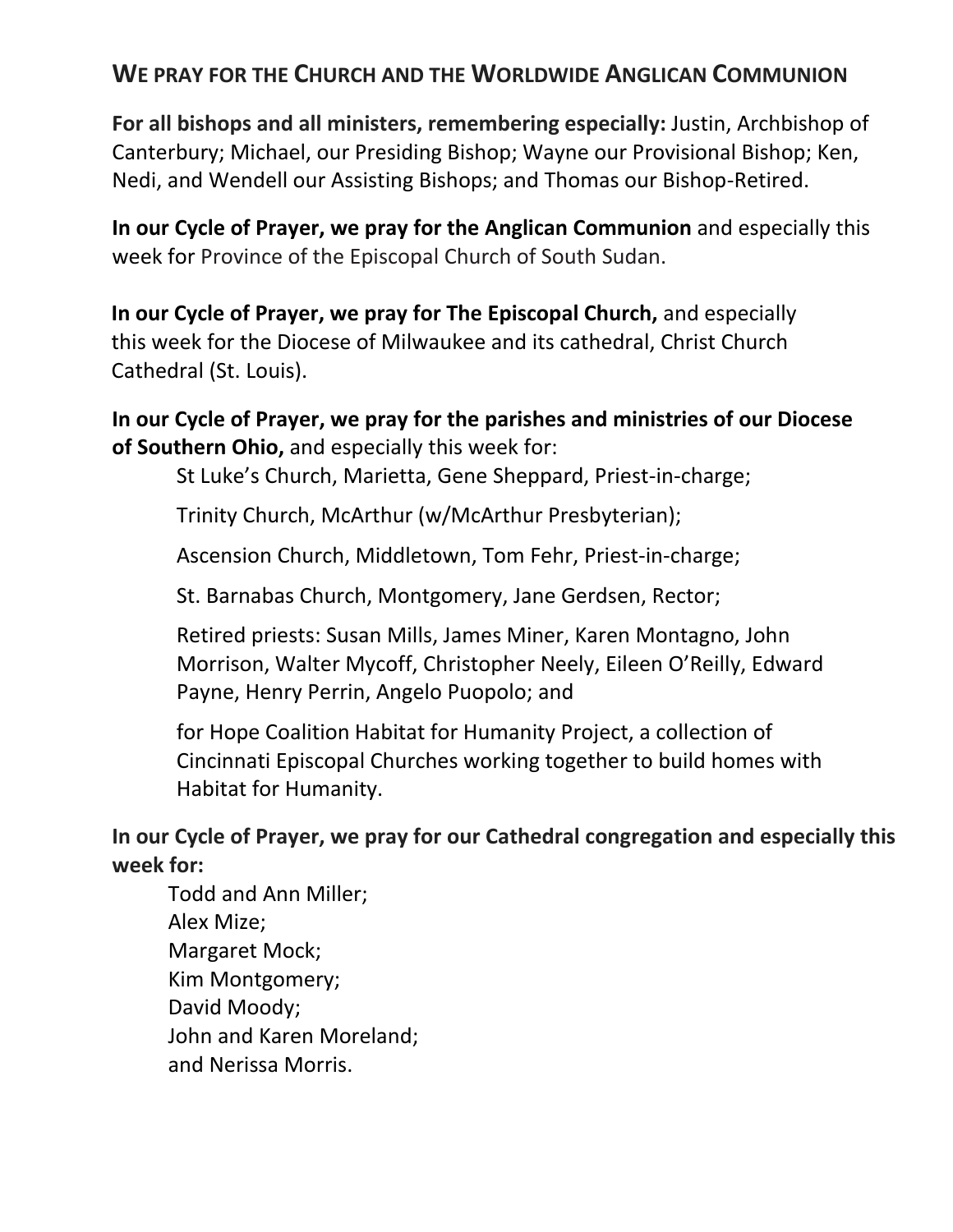**We pray this week for all who have requested our prayers, and especially:**

Ron Turner; Joseph Cessna; Roxanne Bryant; Sandy Crawford; Harold Byers; Ron Williams; Ray Wilder; Charlene Miller; Karen Montagno; Mary Lynn Woebkenberg; and Joe Leist.

#### **We pray for all who have died, that they may have a place in God's eternal kingdom, especially:**

Jim Weiss; Linda Deatrick; and Bruno DePalma.

#### **And on their anniversary of death, we remember:**

Pinney Deupree; Renie Taylor; Jean Guy; Josephine Cloe; Martha Gischer; and Edward Thayer.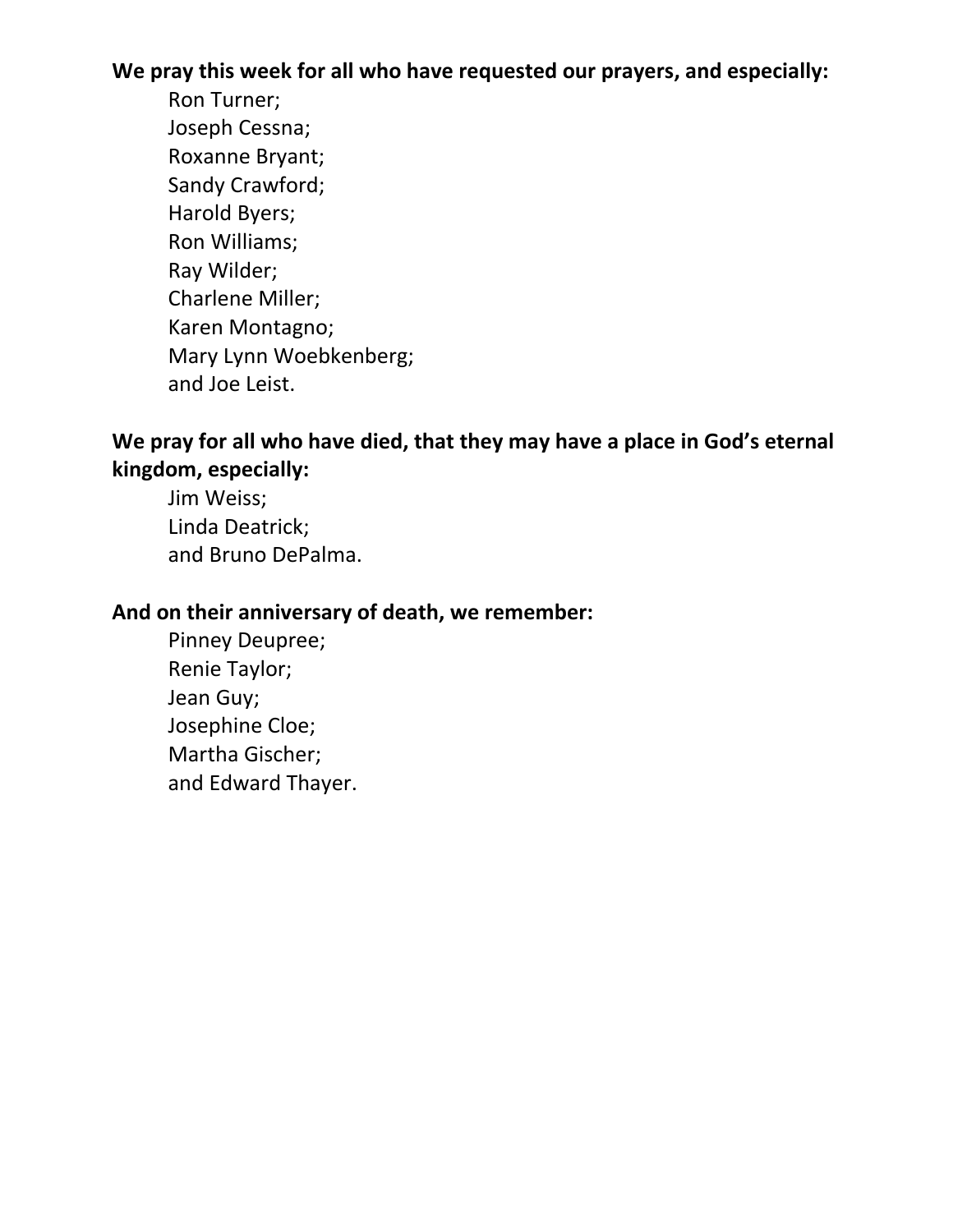**PRAYERS OF THE PEOPLE RITE I, 8am The Second Sunday after Pentecost June 19, 2022**

> *Prayers of the people should be offered STANDING AT THE LECTERN just as you do for reading the lessons.*

> > *\_\_\_\_\_\_\_\_\_\_\_\_\_\_\_\_\_*

*\_\_\_\_\_\_\_\_\_\_\_\_\_\_\_\_\_\_\_*

*The Deacon or other person appointed bids the prayers with:* Let us pray for the whole state of Christ's Church and the world.

*\_\_\_\_\_\_\_\_\_\_\_\_\_\_\_\_\_*

*Intercessor prays:*

Almighty and ever-living God, who in thy holy Word hast taught us to make prayers, and supplications, and to give thanks for all people: Receive these our prayers which we offer unto thy divine Majesty, beseeching thee to inspire continually the Universal Church

with the spirit of truth, unity, and concord; and grant that all those who do confess thy holy Name may agree in the truth of thy holy Word and live in unity and godly love.

Give grace, O heavenly Father, to all bishops and other ministers, especially: Justin, the Archbishop of Canterbury; the Anglican Communion throughout the world and especially this week for Province of the Episcopal Church of South Sudan.

We pray for The Episcopal Church, for Michael our Presiding Bishop, and especially this week we for pray the Diocese of Milwaukee and its cathedral, The Cathedral Church of All Saints (Milwaukee).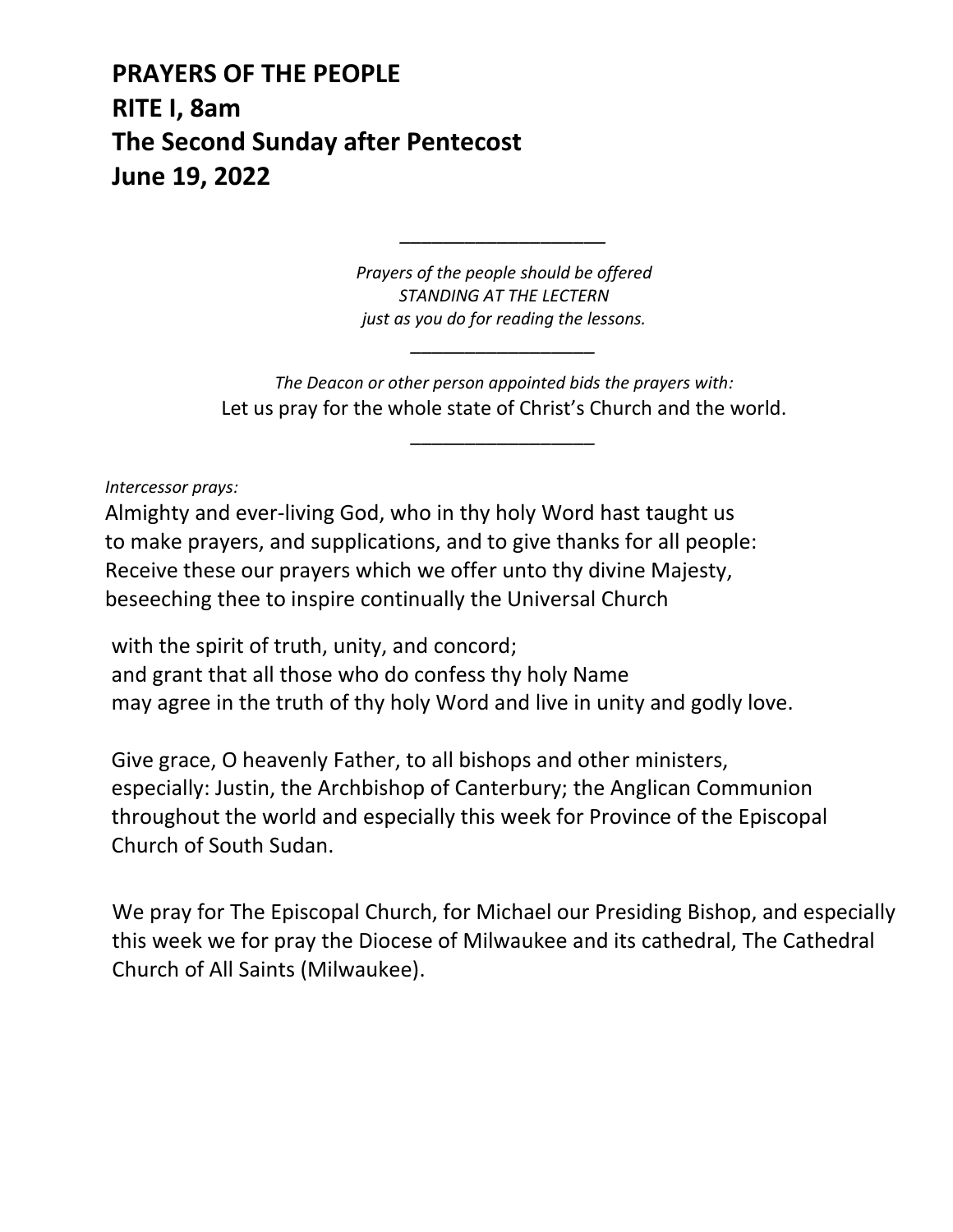We pray for the parishes and ministries of our Diocese of Southern Ohio: for Wayne our Provisional Bishop; for Ken, Nedi, and Wendell our Assisting Bishops; for Thomas our Bishop-Retired, and especially this week for:

St Luke's Church, Marietta;

Trinity Church, McArthur;

Ascension Church, Middletown;

St. Barnabas Church, Montgomery;

Retired priests;

For Hope Coalition Habitat for Humanity Project;

and for the clergy of this congregation,

that they may, both by their life and doctrine, set forth thy true and lively Word, and rightly and duly administer thy holy sacraments.

And to all thy people give thy heavenly grace, and especially to this congregation here present; that, with meek heart and due reverence, they may hear and receive thy holy Word, truly serving thee in holiness and righteousness all the days of their life.

We beseech thee also so to rule the hearts of those who bear the authority of government in this and every land,

especially Joseph our President,

and Michael, Andrew, and Eric our respective governors,

that they may be led to wise decisions and right actions for the welfare and peace of the world.

We pray for the people of Ukraine, for all in danger in the region, and for refugees fleeing that war. Rouse in us prayers and actions for them, and for those around the world who are fleeing war and danger in their own lands.

Open, O Lord, the eyes of all people to behold thy gracious hand in all thy works, that, rejoicing in thy whole creation, they may honor thee with their substance, and be faithful stewards of thy bounty.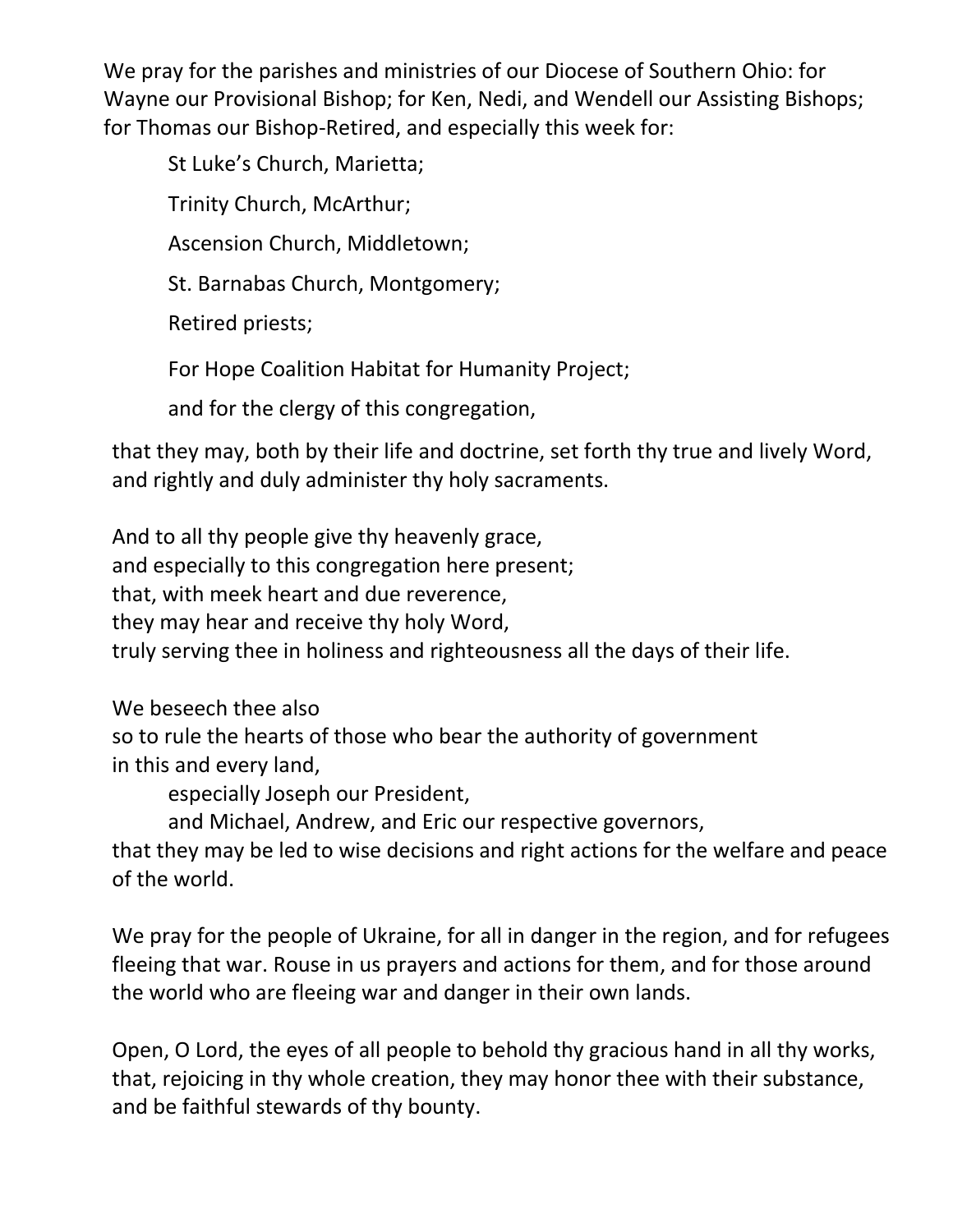We pray for our Cathedral congregation, especially those in our Cycle of Prayer this week:

Todd and Ann Miller; Alex Mize; Margaret Mock; Kim Montgomery; David Moody; John and Karen Moreland; and Nerissa Morris.

And we most humbly beseech thee, of thy goodness, O Lord, to comfort and succor:

Ron Turner; Joseph Cessna; Roxanne Bryant; Sandy Crawford; Harold Byers; Ron Williams; Ray Wilder; Charlene Miller; Karen Montagno; Mary Lynn Woebkenberg; and Joe Leist. and all those, who in this transitory life, are in trouble, sorrow, need, sickness, or any other adversity.

*[Additional petitions and thanksgivings may be included here.]*

And we also bless thy holy name for all thy servants departed this life in thy faith and fear, especially:

Jim Weiss; (pronounced WE-ss) Linda Deatrick; and Bruno DePalma.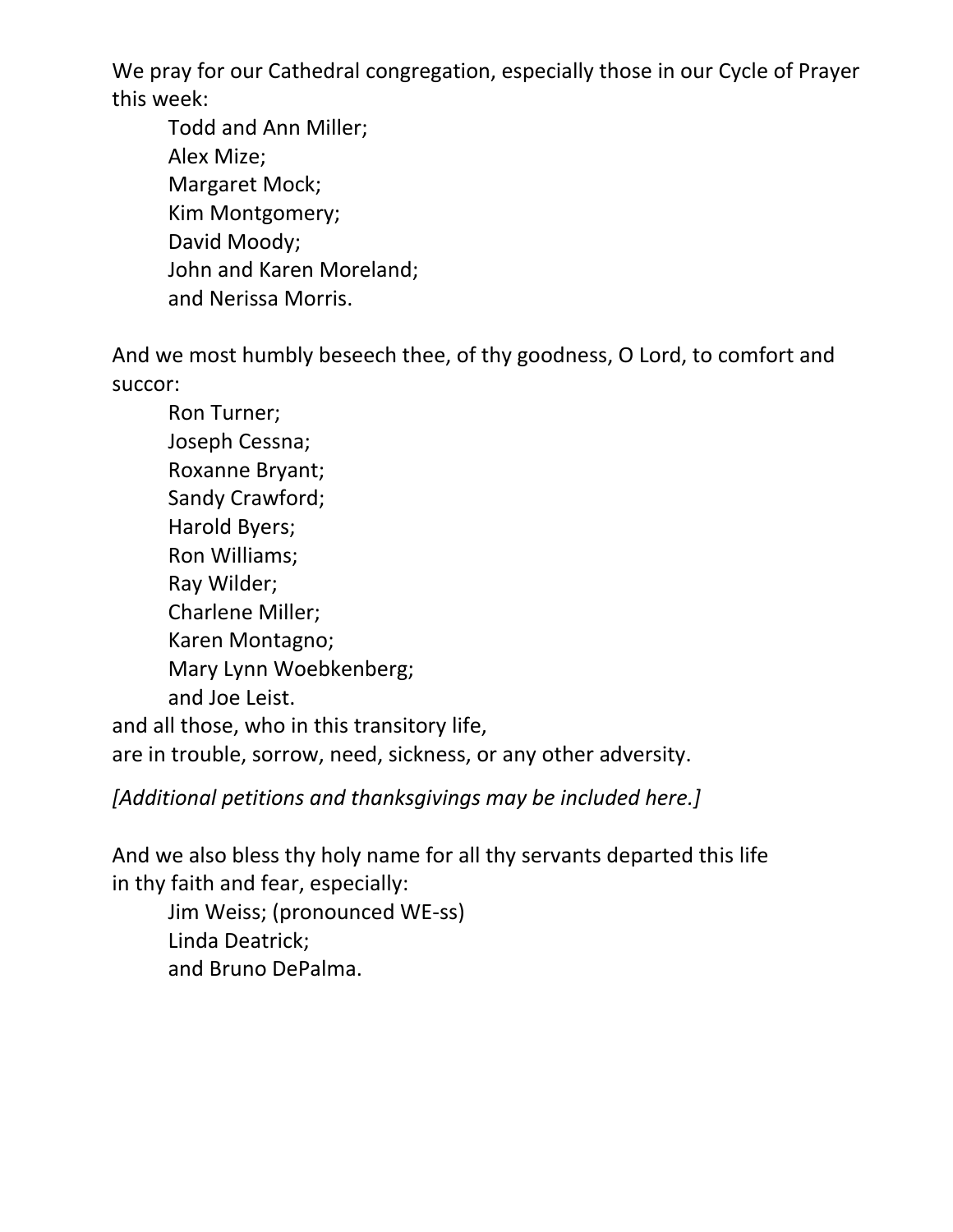And remember before you those on their anniversary of death: Pinney Deupree; Renie Taylor; Jean Guy; Josephine Cloe; Martha Gischer; and Edward Thayer.

beseeching thee to grant them continual growth in thy love and service; and grant us grace so to follow the good examples of all thy saints, that with them, we may be partakers of thy heavenly kingdom.

Grant these our prayers, O Father, for Jesus Christ's sake, our only Mediator and Advocate. **AMEN.**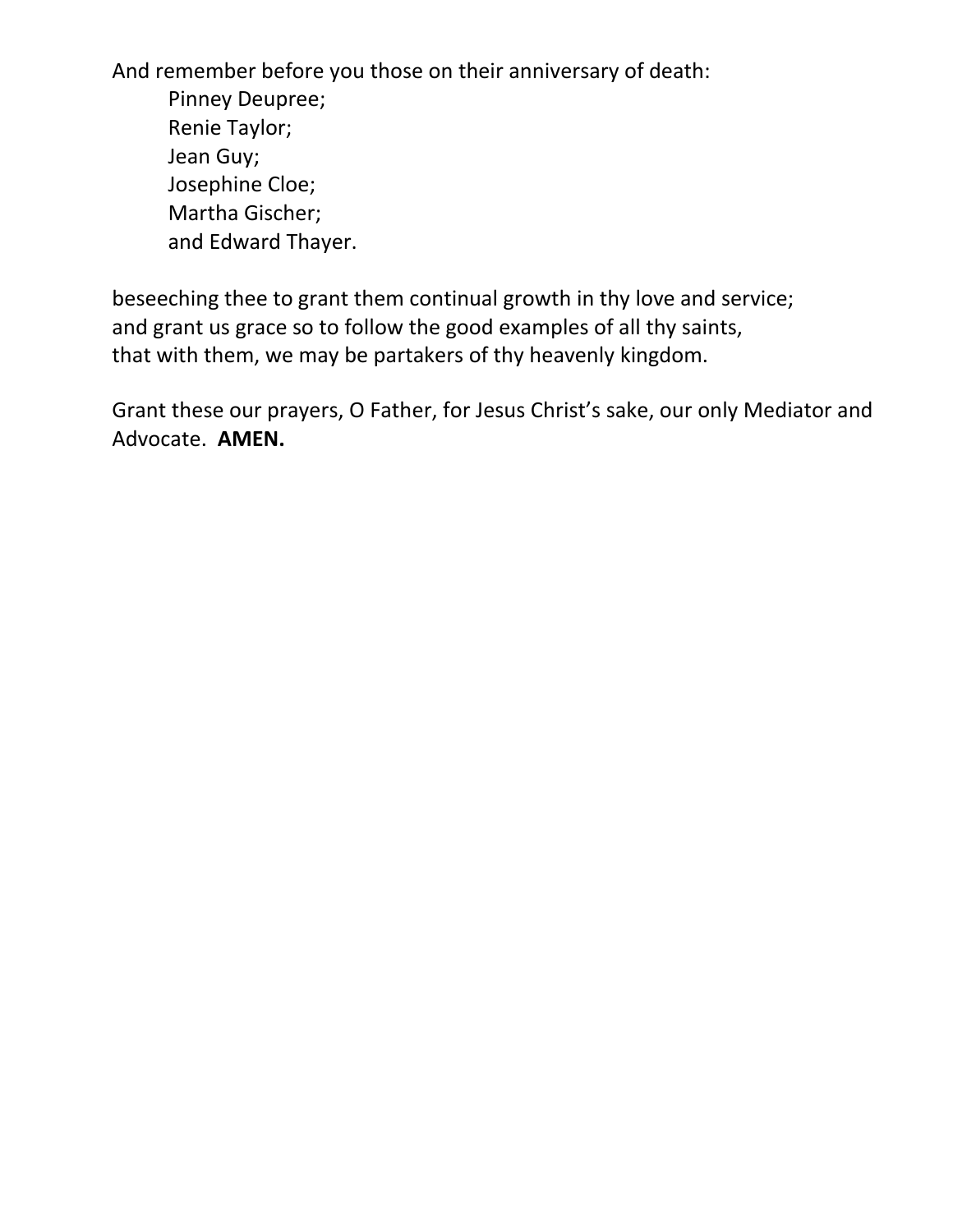# **Prayers of the People Rite II, 10 a.m. The Second Sunday after Pentecost June 19, 2022**

Litany of Repentance for Racism, and the Prayers of the People

*\_\_\_\_\_\_\_\_\_\_\_\_\_\_\_\_\_\_\_*

A Litany of Repentance for Racism Deacon: Let us not rush the language of healing, **People: before understanding the fullness of the injury and the depth of the wound.** 

Deacon: Let us not rush to offer a band-aid,

**People: when the gaping wound requires surgery and complete reconstruction.** 

Deacon: Let us not offer false equivalencies,

**People: diminishing the particular pain being felt in a particular circumstance in a particular historical moment.** 

Deacon: Let us not speak reconciliation without speaking of reparations and restorations,

**People: or how we can repair the breach and restore the loss.** 

Deacon: Let us not rush past the death of a child, **People: someone's beloved son, someone's beloved daughter.** 

Deacon: Let us not offer clichés to the grieving, **People: to those whose hearts are being torn asunder.** 

Deacon: Let us not value property over people, **People: elevating our rights and possessions while lives hang in the balance.** 

Deacon: Let us not value a false peace over righteous justice, **People: instead, we must bravely sit with the ugliness, messiness, and pain in the community.**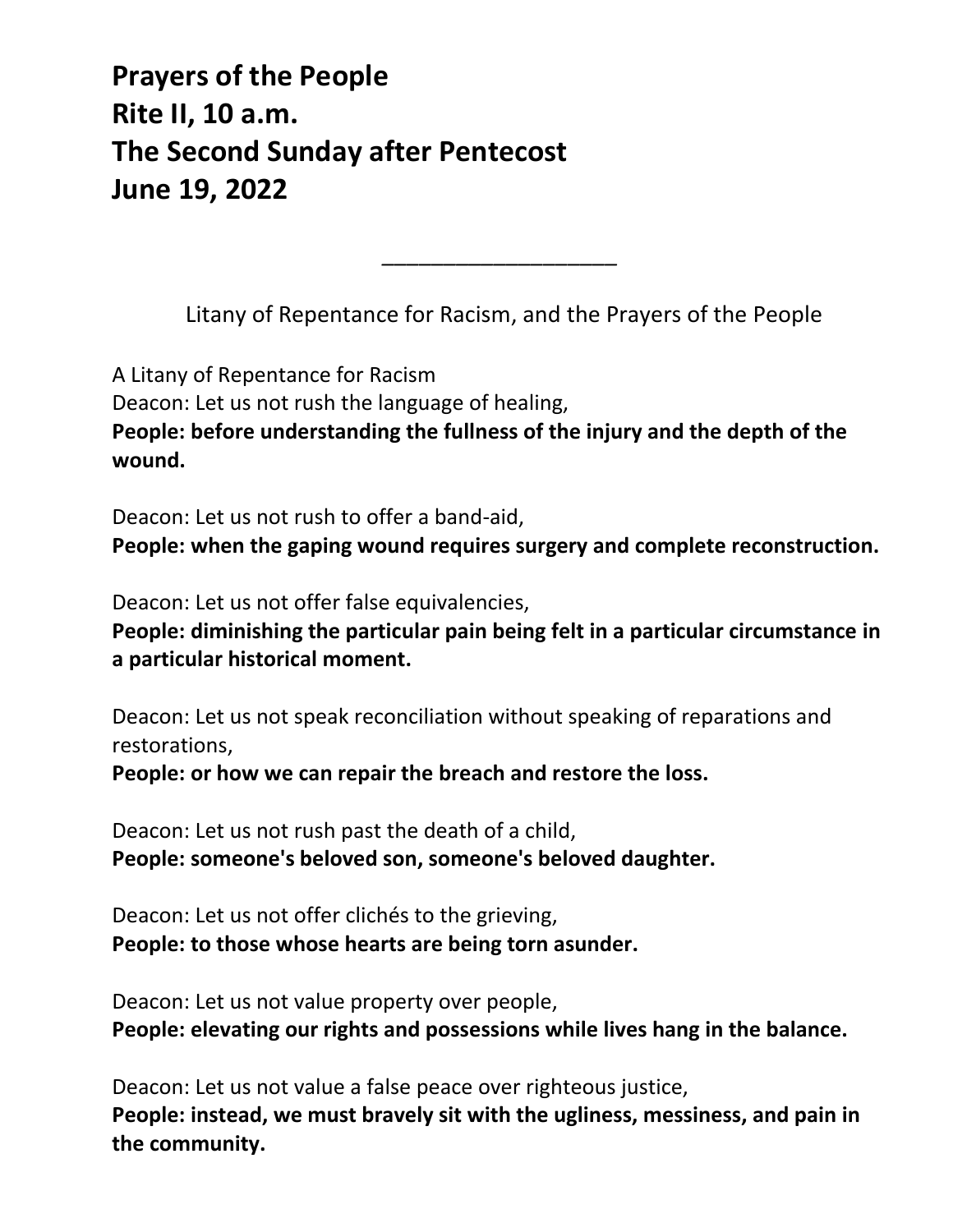Deacon: Let us mourn black and brown lives, **People: killed extrajudicially every 28 hours.** 

Deacon: Let us lament the loss of a man, **People: dead at the hands of police officers who describe him as a demon.** 

Deacon: Let us confront the laws and systems that **People: produce an outcome of 28.5% of black men being incarcerated during their lifetime.** 

Deacon: Let us weep at a criminal justice system that **People: is neither blind nor just.** 

Deacon: Let us listen with open ears and hearts, **People: to the pain, rage, and grief pouring from our friends and neighbors.** 

Deacon: Let us decrease, **People: so that those who live on the underside of history may increase.** 

Deacon: Let us call for the mourning men and wailing women, **People: who rend their garments of privilege and sit in the ashes of our nation's sin.** 

Deacon: Let us listen to the shattering glass and let us smell the purifying fires, **People: for it is the language of the unheard.** 

Deacon: Let us pray with our eyes open, **People: and our feet firmly planted on the ground.** 

Deacon: As we are able, let us kneel before our Creator and ask for God's mercy upon us.

**All: Show us our complicity in injustice, convict us of our indifferences, forgive us when we have remained silent, equip us with righteous zeal, let us never acclimate to unrighteousness.** 

**In mercy and love, God forgive us, Jesus inspire us, Spirit renew us. Ase** *[Amen]*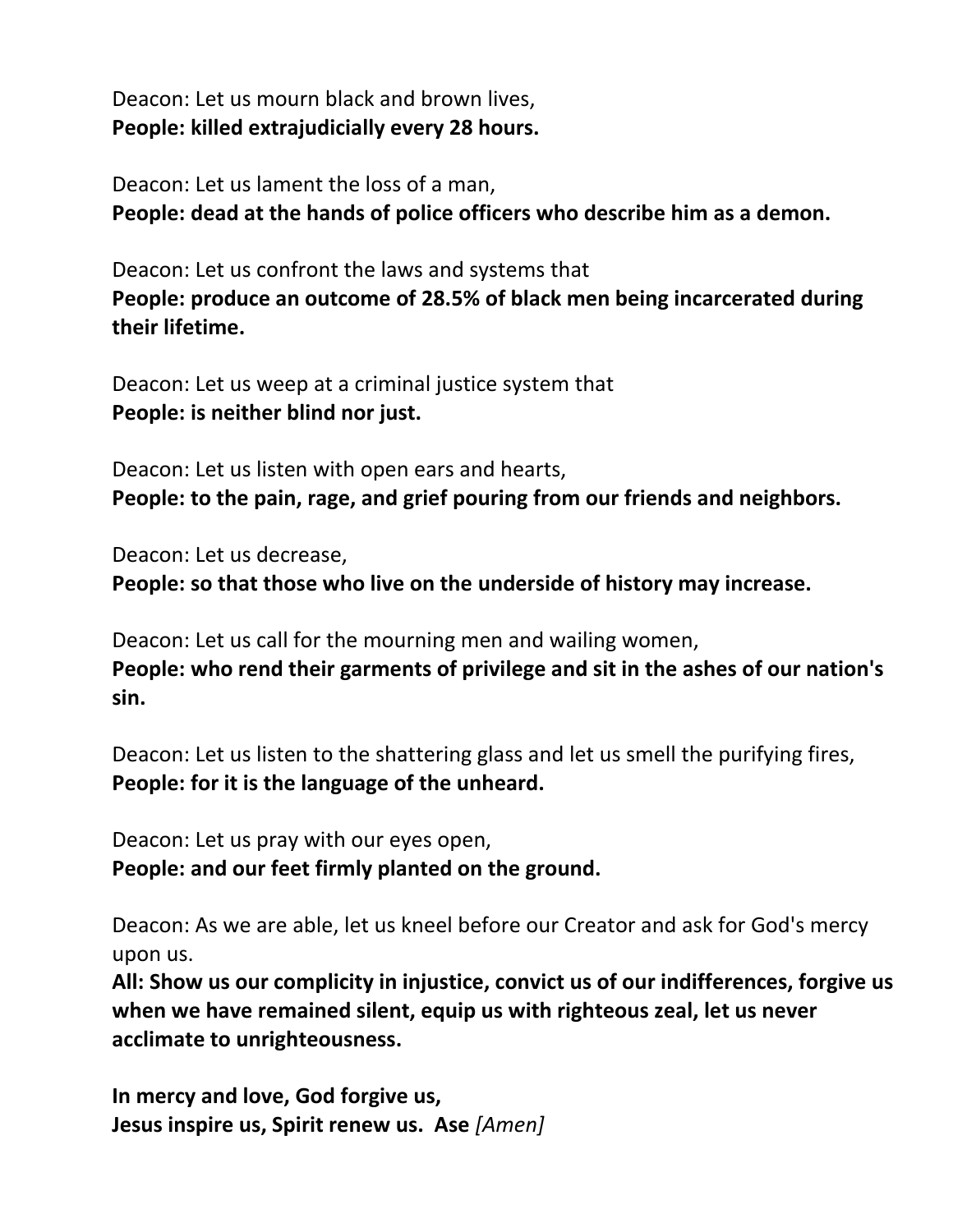The Prayers of the People

Deacon: With confidence and trust let us pray to God.

Intercessor: We pray for your holy catholic Church; **All: That we all may be one.**

Intercessor: Grant that every member of the Church may truly and humbly serve you;

**That your Name may be glorified by all people.**

Intercessor: We pray for all bishops, priests, and deacons; **That they may be faithful ministers of your Word and Sacraments.**

Intercessor: We pray for all who govern and hold authority in the nations of the world;

**That there may be justice and peace on the earth.**

Intercessor: Give us grace to do your will in all that we undertake; **That our works may find favor in your sight.**

Intercessor: We ask you to join us in praying for those who have asked for our prayers, especially

Ron Turner; Joseph Cessna; Roxanne Bryant; Sandy Crawford; Harold Byers; Ron Williams; Ray Wilder; Charlene Miller; Karen Montagno; Mary Lynn Woebkenberg; and Joe Leist. Have compassion on those who suffer from any grief or trouble;

**That they may be delivered from their distress.**